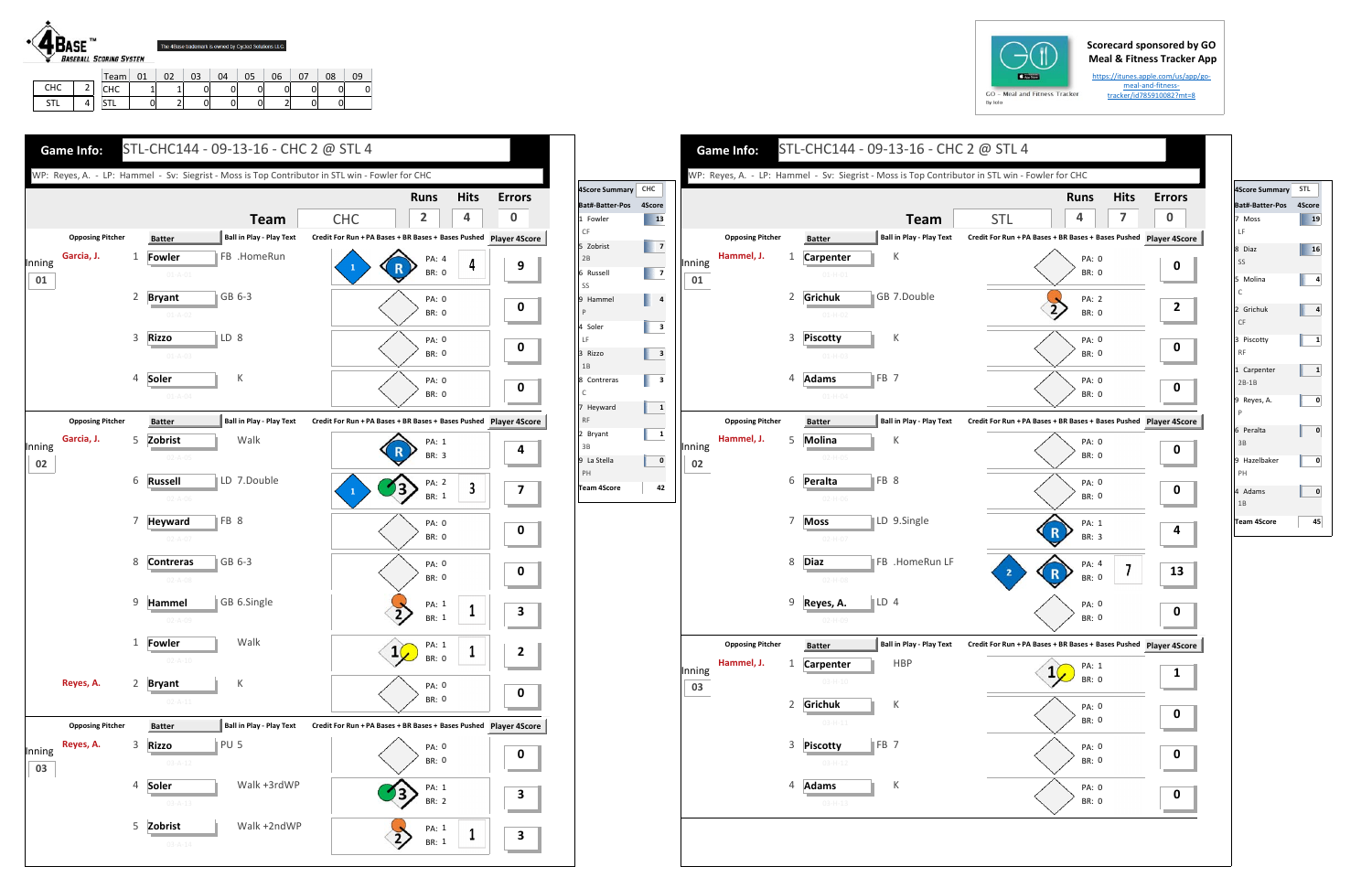## **Scorecard sponsored by GO Meal & Fitness Tracker App**

https://itunes.apple.com/us/app/go‐ meal‐and‐fitness‐ tracker/id785910082?mt=8



|              | <b>Opposing Pitcher</b> |              | <b>Batter</b>                                    | <b>Ball in Play - Play Text</b> | Credit For Run + PA Bases + BR Bases + Bases Pushed Player 4S |           |
|--------------|-------------------------|--------------|--------------------------------------------------|---------------------------------|---------------------------------------------------------------|-----------|
| Inning<br>04 | Hammel, J.              | 5            | Molina<br>$04 - H - 14$                          | GB 5-3                          | PA: 0<br>BR: 0                                                | 0         |
|              |                         | 6            | FB <sub>9</sub><br>Peralta<br>$04 - H - 15$      |                                 | PA: 0<br><b>BR: 0</b>                                         | 0         |
|              |                         | 7            | <b>Moss</b><br>$04 - H - 16$                     | Walk                            | PA: 1<br><b>BR: 1</b>                                         | 2         |
|              |                         | 8            | Diaz<br>$04-H-17$                                | Walk                            | PA: 1<br>1<br>1<br><b>BR: 0</b>                               | 2         |
|              |                         | 9            | Reyes, A.<br>$04 - H - 18$                       | К                               | PA: 0<br>BR: 0                                                | 0         |
|              | <b>Opposing Pitcher</b> |              | <b>Batter</b>                                    | <b>Ball in Play - Play Text</b> | Credit For Run + PA Bases + BR Bases + Bases Pushed           | Player 4S |
| Inning<br>05 | Hammel, J.              | 1            | FB <sub>8</sub><br>Carpenter<br>$05-H-19$        |                                 | PA: 0<br><b>BR: 0</b>                                         | 0         |
|              |                         | 2            | Grichuk<br>$05-H-20$                             | К                               | PA: 0<br><b>BR: 0</b>                                         | 0         |
|              |                         | 3            | <b>Piscotty</b><br>$05-H-21$                     | К                               | PA: 0<br><b>BR: 0</b>                                         | 0         |
|              | <b>Opposing Pitcher</b> |              | <b>Batter</b>                                    | <b>Ball in Play - Play Text</b> | Credit For Run + PA Bases + BR Bases + Bases Pushed Player 4S |           |
| Inning<br>06 | Hammel, J.              | 4            | <b>Adams</b><br>$06-H-22$                        | К                               | PA: 0<br>BR: 0                                                | 0         |
|              |                         | 5            | Molina<br>$06-H-23$                              | LD 7.Single                     | PA: 1<br>BR: 3                                                | 4         |
|              |                         | 6            | Peralta<br>FB <sub>7</sub>                       |                                 | PA: 0<br>BR: 0                                                | 0         |
|              |                         | 7            | <b>Moss</b><br>$06-H-25$                         | FB .HomeRun RF                  | PA: 4<br>7<br>$\mathbf{z}$<br>BR: 0                           | 13        |
|              |                         | 8            | <b>Diaz</b><br>$06-H-26$                         | GB 1.Single                     | PA: 1<br><b>BR: 0</b>                                         | 1         |
|              | Grimm, J.               | 9            | <b>Hazelbaker</b><br>$06-H-27$                   | К                               | PA: 0<br>BR: 0                                                | 0         |
|              | <b>Opposing Pitcher</b> |              | <b>Batter</b>                                    | <b>Ball in Play - Play Text</b> | Credit For Run + PA Bases + BR Bases + Bases Pushed Player 4S |           |
| Inning<br>07 | Smith, J.               | $\mathbf{1}$ | FB <sub>9</sub><br><b>Carpenter</b><br>$07-H-28$ |                                 | PA: 0<br>BR: 0                                                | 0         |
|              |                         |              |                                                  |                                 |                                                               |           |